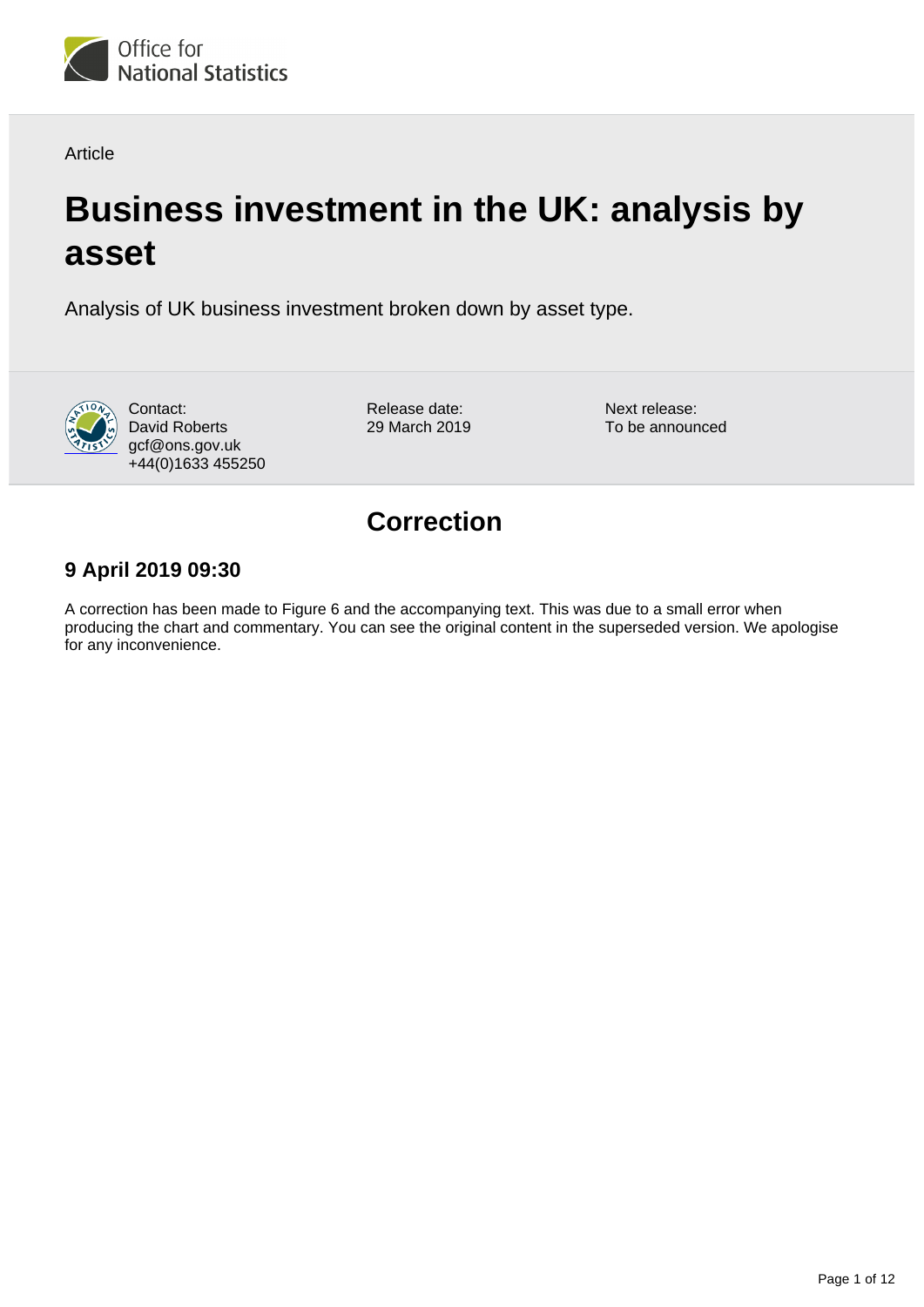## **Table of contents**

- 1. [Introduction](#page-2-0)
- 2. [Historical trends within business investment](#page-2-1)
- 3. [The recent slowdown in business investment](#page-9-0)
- 4. [Future releases of these data](#page-10-0)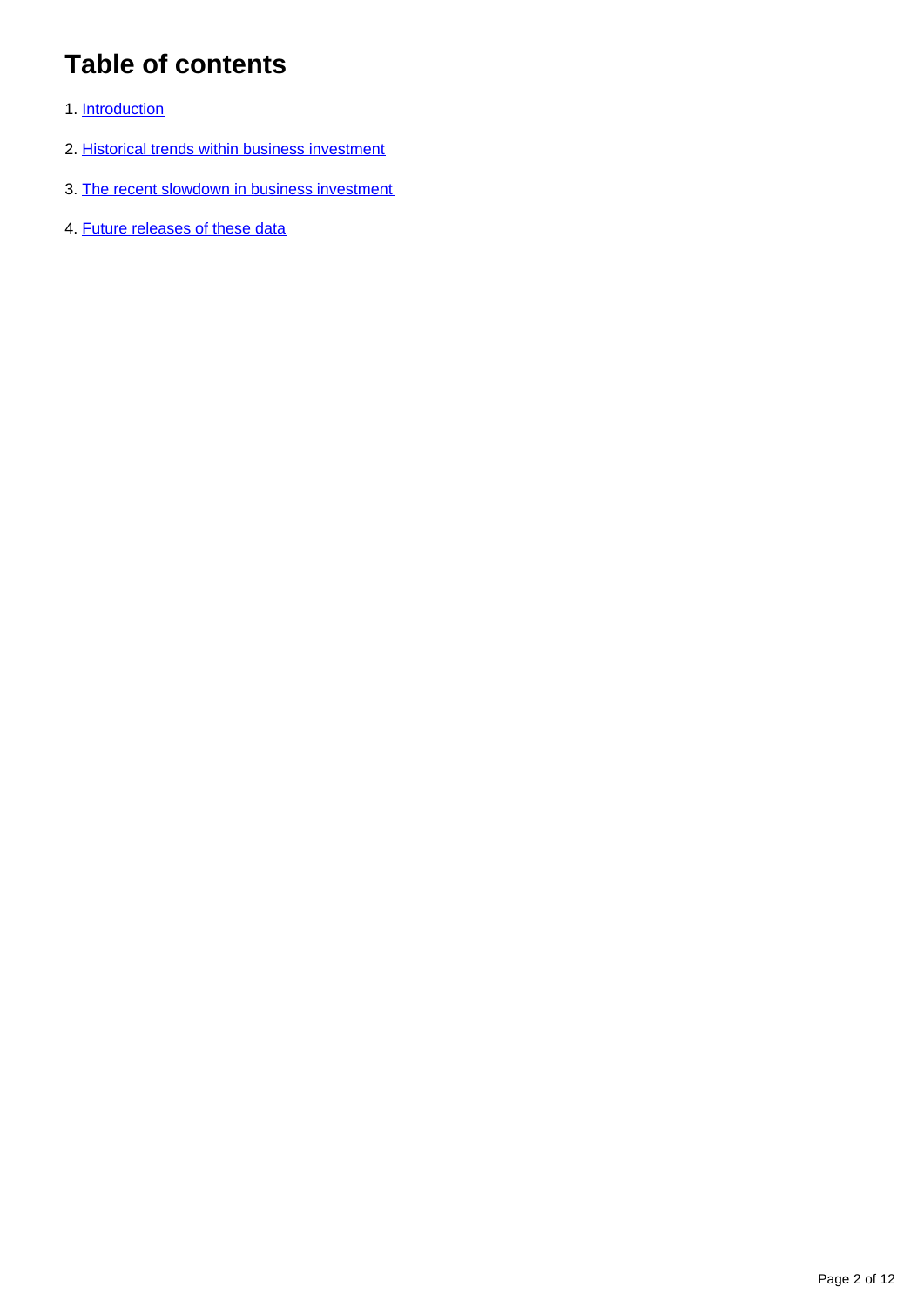## <span id="page-2-0"></span>**1 . Introduction**

Business investment is the acquisition of non-financial assets less the proceeds from disposal of these assets by private and public corporations. These include investments in:

- transport
- information and communication technology (ICT) equipment and other machinery and equipment
- cultivated assets (such as livestock and vineyards)
- intellectual property products (IPP, which includes investment in software, research and development, artistic originals and mineral exploration)
- other buildings and structures

While gross fixed capital formation is published by these broad asset types, with the addition of dwellings and costs of ownership transfer on non-produced assets, business investment is not broken down to its component assets.

As part of the quarterly estimates of **[business investment](https://www.ons.gov.uk/economy/grossdomesticproductgdp/bulletins/businessinvestment/previousReleases)** in the UK, contributions to growth of business investment by these assets are calculated and published only for the latest quarter but as of 29 March 2019, this release will include seasonally adjusted time series of business investment by asset in current prices and chained volume measures.

To accompany the first release of these data, this article will analyse the components of business investment and discuss past and current trends in the data.

## <span id="page-2-1"></span>**2 . Historical trends within business investment**

Business investment accounts for around 9% of gross domestic product (GDP) and at times has exhibited different behaviour. Figure 1 shows business investment and GDP in the UK since the beginning of the last economic downturn in 2008. It shows that over 2018, GDP growth continued broadly on trend while business investment fell. This can be partially attributed to the fact that private consumption, the largest component of domestic expenditure, continued to grow throughout 2018.

During the economic downturn of 2008 and 2009, business investment fell more, in percentage terms, than GDP despite increasing in Quarter 2 (Apr to June) 2008. The reasons for this spike will be explored later in this section.

Following the downturn, business investment and GDP recovered to pre-downturn levels in around the same length of time. Growth in business investment continued at a broadly faster pace than GDP, until 2015, when business investment slowed before falling in 2018, while GDP growth continued broadly on trend.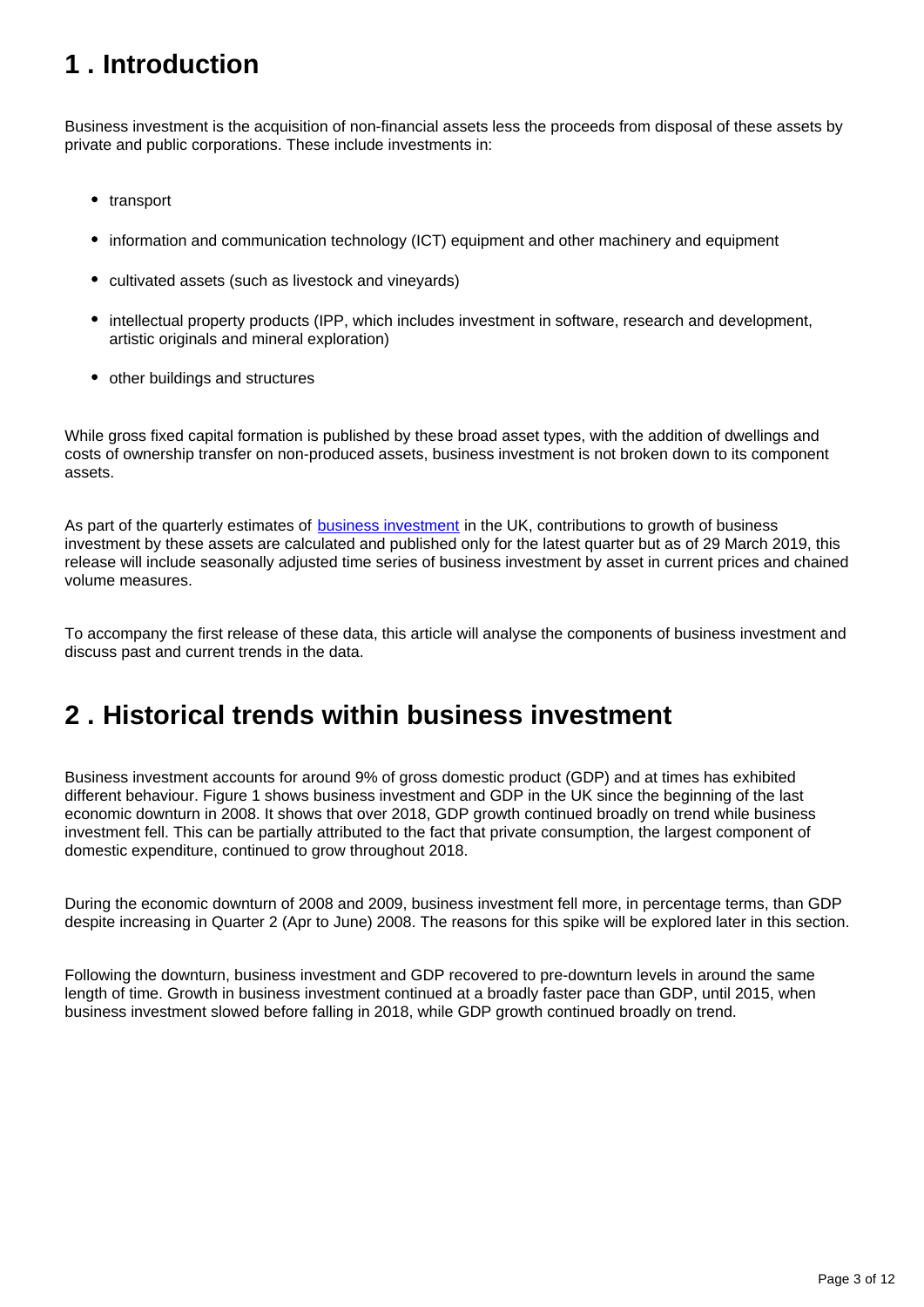**Business investment and GDP growth, chained volume measures, seasonally adjusted, UK, Quarter 1 (Jan to Mar) 2008 to Quarter 4 (Oct to Dec) 2018**

### Figure 1: Business investment is more volatile than GDP

Business investment and GDP growth, chained volume measures, seasonally adjusted, UK, Quarter 1 (Jan to Mar) 2008 to Quarter 4 (Oct to Dec) 2018



#### **Source: Office for National Statistics**

#### **Notes:**

- 1. Q1 is Quarter 1 (Jan to Mar)
- 2. Q2 is Quarter 2 (Apr to June)
- 3. Q3 is Quarter 3 (July to Sep)
- 4. Q4 is Quarter 4 (Oct to Dec)

Business investment has generally been volatile relative to GDP growth, with the volatility of some of its components being even greater.

Figure 2 shows the level of business investment and some of its component assets relative to the pre-downturn peak of Quarter 1 (Jan to Mar) 2008. This shows that investment in information and communication technology (ICT) equipment and other machinery and equipment has been particularly volatile relative to total business investment since 2012. Conversely, investment in intellectual property products (IPP) has tended to much smoother. The nature of investment in transport equipment means that it is exceptionally volatile and so will be analysed separately later in this article.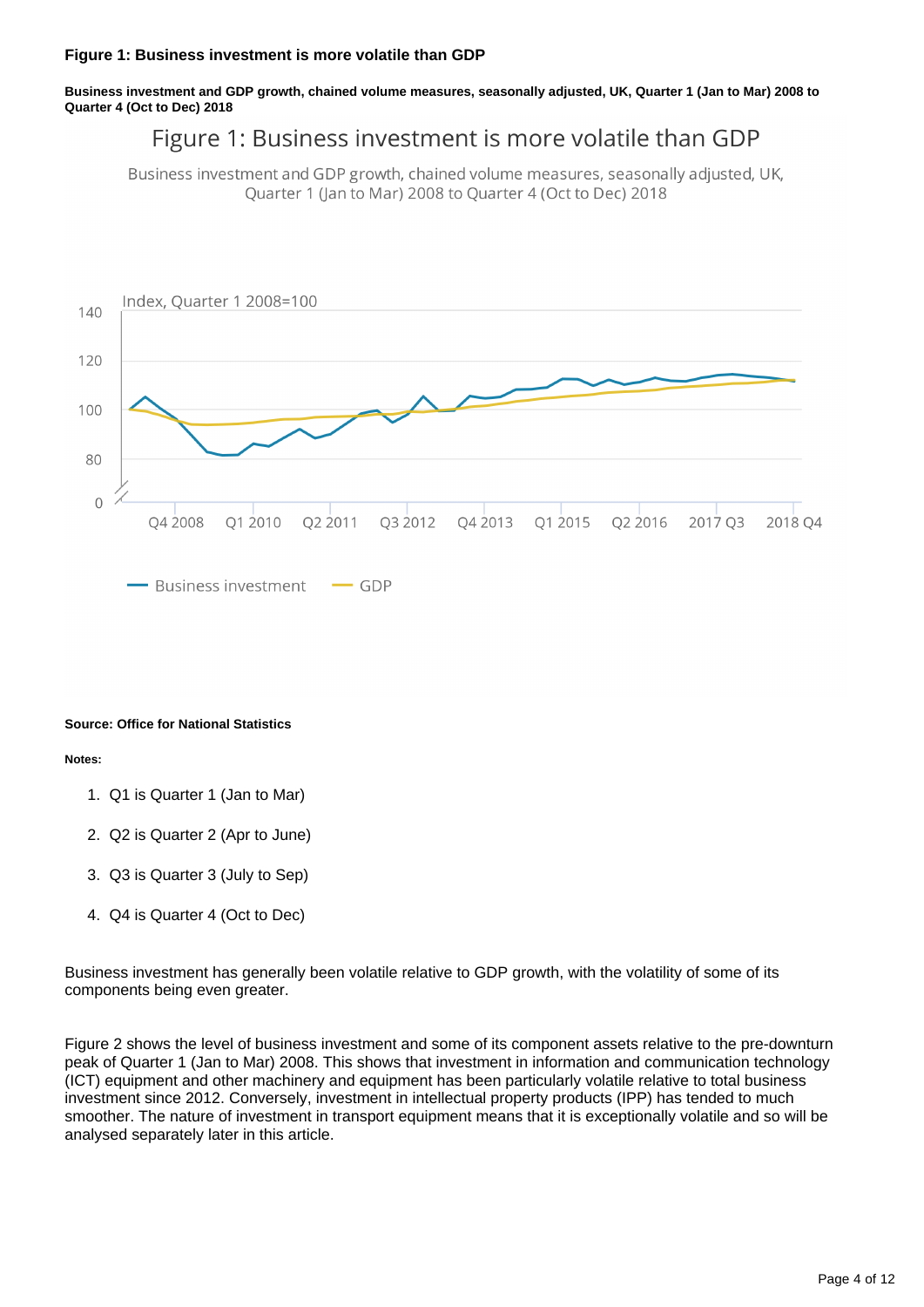#### **Figure 2: Investment in ICT equipment and other machinery and equipment is particularly volatile relative to total business investment**

**Total business investment levels and selected components, chained volume measure, seasonally adjusted, UK, Quarter 1 (Jan to Mar) 2008 to Quarter 4 (Oct to Dec) 2018**

### Figure 2: Investment in ICT equipment and other machinery and equipment is particularly volatile relative to total business investment

Total business investment levels and selected components, chained volume measure, seasonally adjusted. UK, Ouarter 1 (Jan to Mar) 2008 to Ouarter 4 (Oct to Dec) 2018



#### **Source: Office for National Statistics**

#### **Notes:**

- 1. Q1 is Quarter 1 (Jan to Mar)
- 2. Q2 is Quarter 2 (Apr to June)
- 3. Q3 is Quarter 3 (July to Sep)
- 4. Q4 is Quarter 4 (Oct to Dec)

To better understand the trends in business investment and its components, a two by four period moving average has been calculated for each of these series to smooth some of the volatility. This is calculated by taking a series of four-term averages, rolling on by one quarter each time, then taking a series of two-term averages of these so that each data point refers to one quarter. One of the consequences of this is only being able to take moving averages up to Quarter 2 2018 since a data point referring to Quarter 3 (July to Sept) 2018 would require data for Quarter 1 2019.

Figure 3 shows these moving averages of business investment and its component assets from 2008. This shows that ICT equipment and other machinery and equipment fell the most during the economic downturn but had recovered to similar levels by 2014. Since then however, investment in this asset has been broadly declining.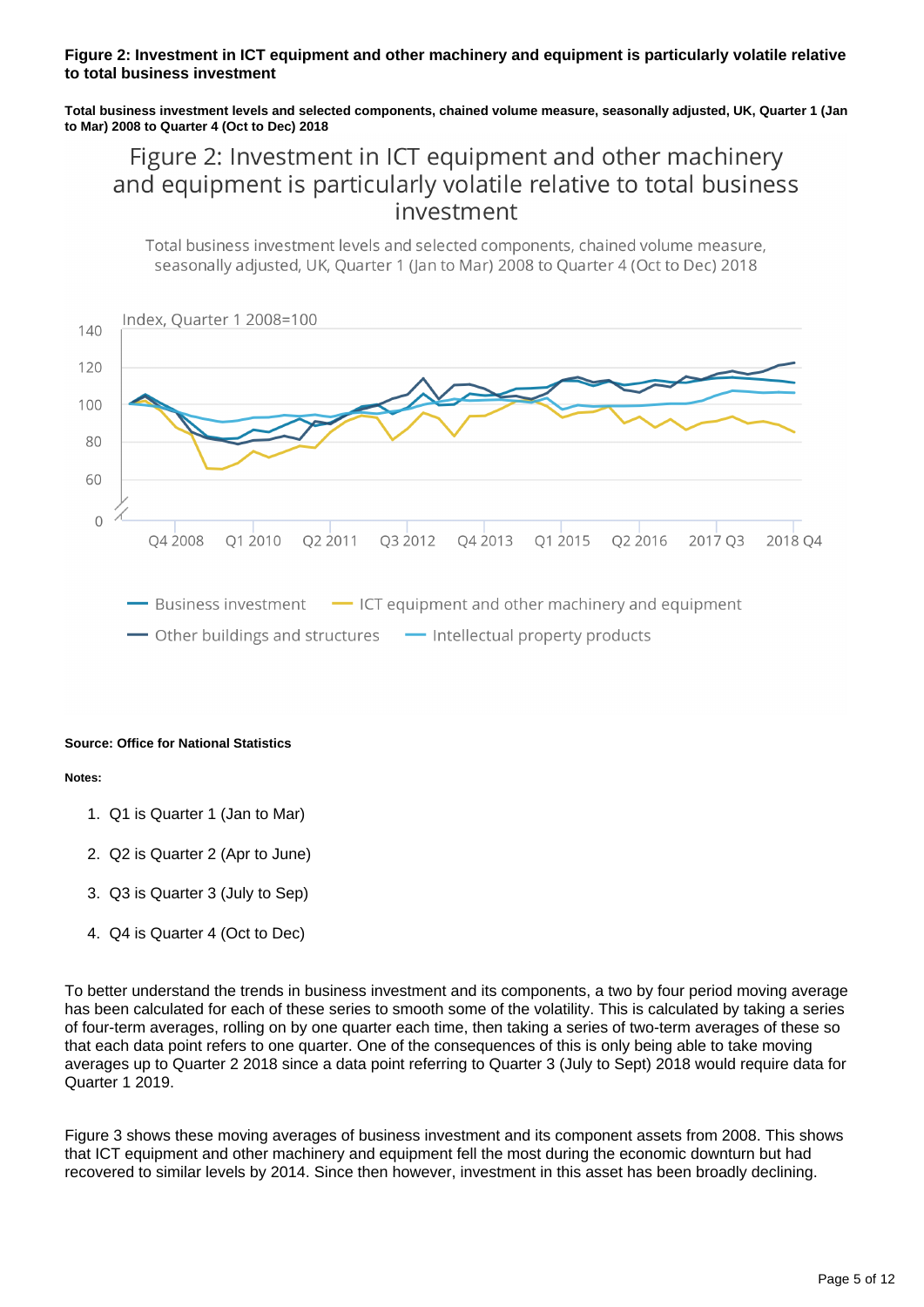#### **Figure 3: Investment in ICT equipment and other machinery and equipment has been declining since 2014, while investment in other buildings and structures continued to grow in 2018**

**Two-term by four-term moving averages of business investment and selected components, chained volume measure, seasonally adjusted, UK, Quarter 1 (Jan to Mar) 2008 to Quarter 2 (Apr to June) 2018**

### Figure 3: Investment in ICT equipment and other machinery and equipment has been declining since 2014, while investment in other buildings and structures continued to grow in 2018



#### **Source: Office for National Statistics**

#### **Notes:**

- 1. Q1 is Quarter 1 (Jan to Mar)
- 2. Q2 is Quarter 2 (Apr to June)
- 3. Q3 is Quarter 3 (July to Sep)
- 4. Q4 is Quarter 4 (Oct to Dec)

A similar decline in investment in ICT equipment and other machinery and equipment can also be seen in gross fixed capital formation (GFCF). [Annual GFCF by industry and asset](https://www.ons.gov.uk/economy/grossdomesticproductgdp/datasets/annualgrossfixedcapitalformationbyindustryandasset) data suggest that the mining and quarrying industry made the largest negative contribution to growth in investment in machinery and equipment between 2014 and 2017. Other industries where investment in this asset fell from between 2014 and 2017 include electricity, gas, steam and air conditioning supply and construction. These data also show that between 2014 and 2017, investment in ICT equipment fell in 16 of the 22 non-government industries with available data on investment in ICT equipment.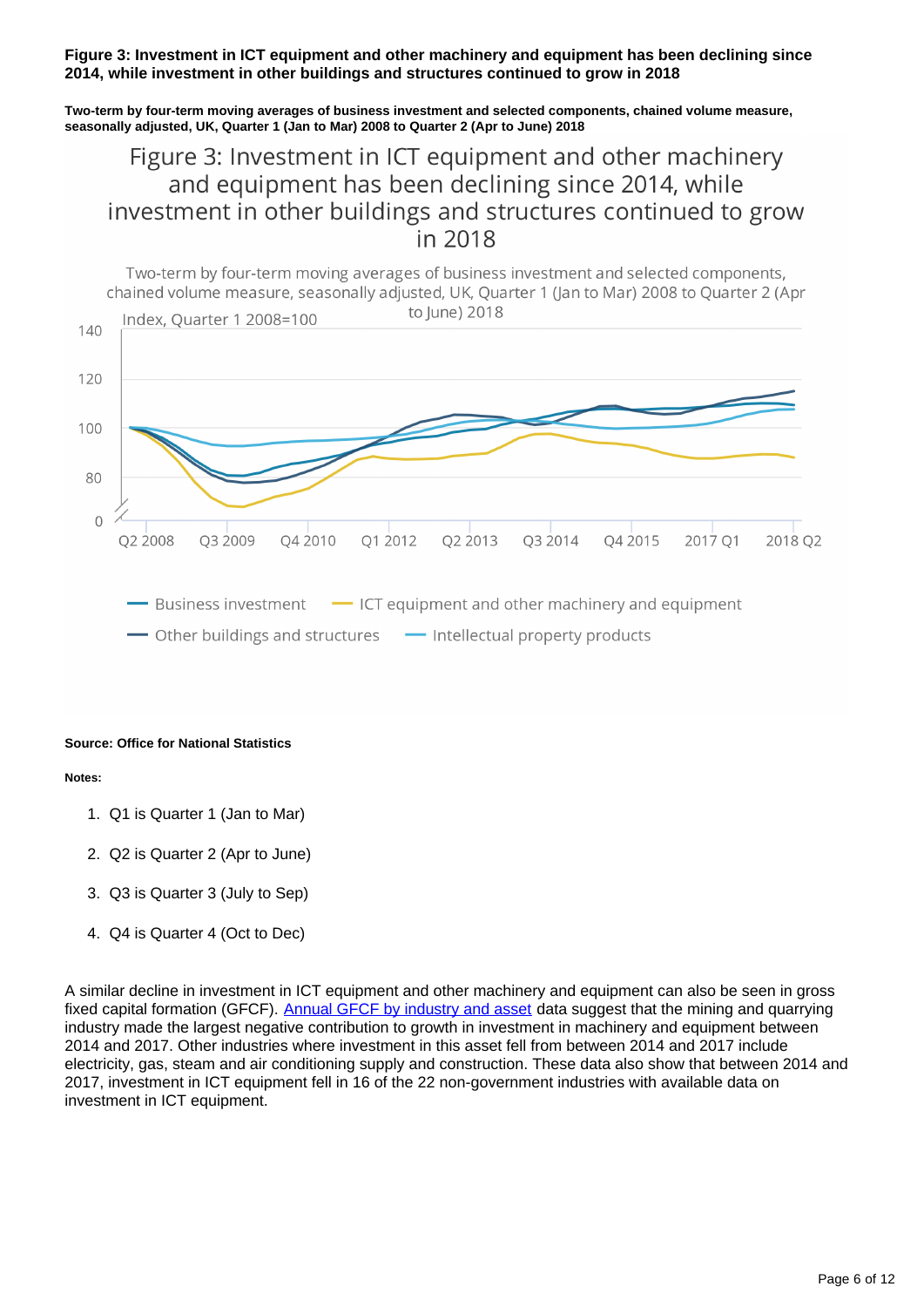Investment in buildings and structures, other than dwellings, recovered quicker than ICT equipment and other machinery and equipment, and total business investment, having not fallen as much during the economic downturn. Investment in intellectual property products (IPP) also fell during the economic downturn, and although this fall was smaller relative to the other larger assets, it was not until Quarter 1 2013 that it surpassed its predownturn peak of Quarter 1 2008. There was strong growth in IPP in 2017 but this was not sustained into 2018.

Although volatile, investment in transport equipment stayed broadly flat between 2008 and 2014, with a slightly downward trend. Unlike the other assets within business investment, transport equipment did not fall below the level seen in Quarter 1 2008 during the economic downturn of 2008 and 2009. This was due to a large increase in investment in transport equipment in Quarter 2 2008, which was followed by a broad decline lasting until Quarter 4 (Oct to Dec) 2009 (Figure 4).

#### **Figure 4: Business investment in transport equipment doubled between Quarter 1 2014 and Quarter 3 2016 but has been falling since then**

**Business investment in transport equipment, two-term by four-term moving average, chained volume measure, seasonally adjusted, UK, Quarter 1 (Jan to Mar) 2008 to Quarter 4 (Oct to Dec) 2018**

### Figure 4: Business investment in transport equipment doubled between Ouarter 1 2014 and Ouarter 3 2016 but has been falling since then

Business investment in transport equipment, two-term by four-term moving average, chained volume measure, seasonally adjusted, UK, Quarter 1 (Jan to Mar) 2008 to Quarter 4 (Oct to Dec) 2018



Transport equipment Transport equipment 2x4 moving average

#### **Source: Office for National Statistics**

#### **Notes:**

- 1. Q1 is Quarter 1 (Jan to Mar)
- 2. Q2 is Quarter 2 (Apr to June)
- 3. Q3 is Quarter 3 (July to Sep)
- 4. Q4 is Quarter 4 (Oct to Dec)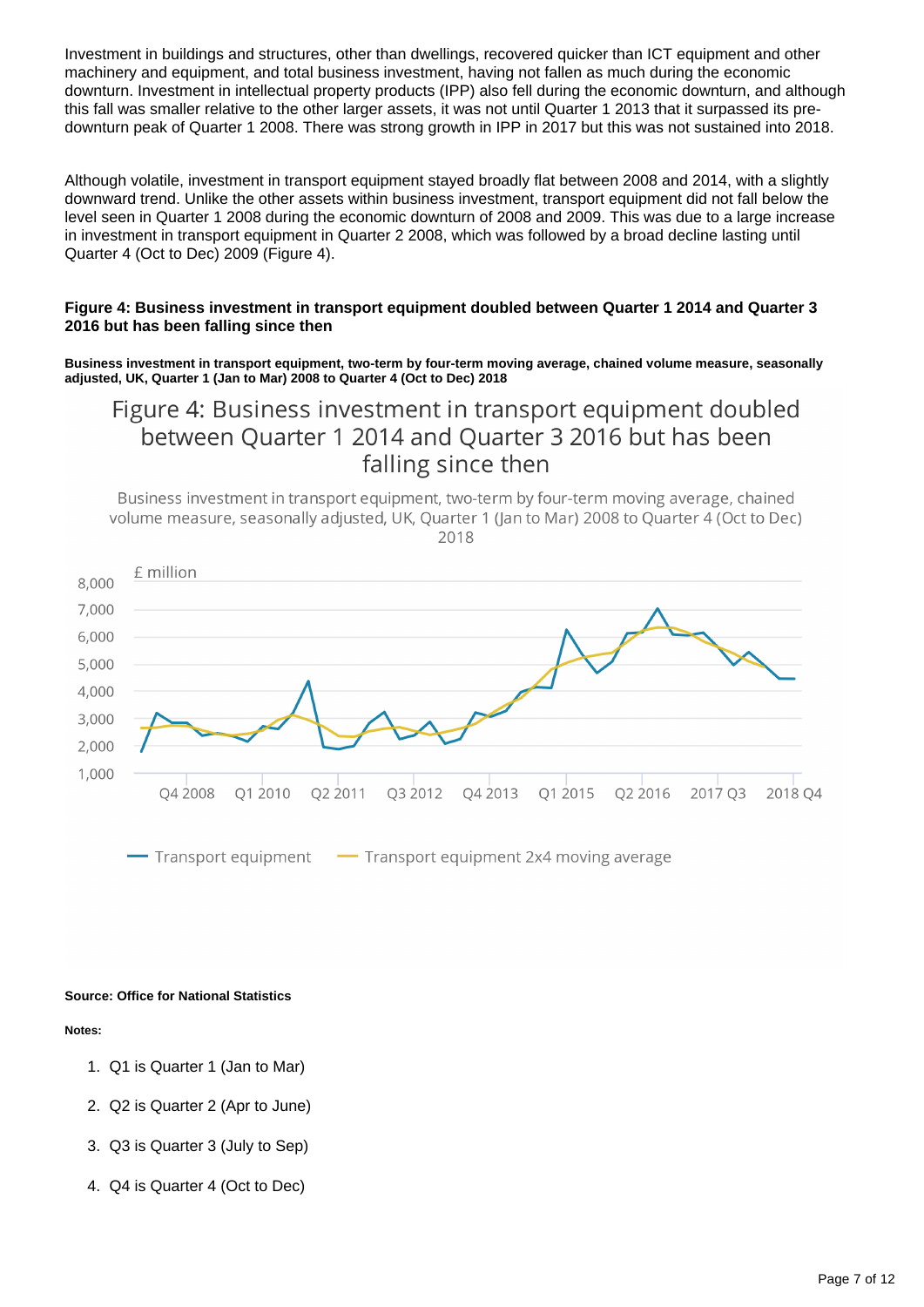The large rise and subsequent fall in transport equipment investment from 2014 can be largely attributed to investment in aircraft. Between Quarter 1 2014 and Quarter 3 2016, business investment in transport equipment increased by 115.6%. [UK imports data by country and commodity](https://www.ons.gov.uk/economy/nationalaccounts/balanceofpayments/datasets/uktradecountrybycommodityimports) suggest that this could have been partially attributed to imports of aircraft from the United States.

There is also evidence from large UK airlines that the acquisition of aircraft through operating leases has increased in recent years. This has been through acquiring new aircraft by operating leases rather than buying them outright and selling aircraft they own and leasing them back.

An operating lease means that, in this example, an airline has the use of an aircraft, but the aircraft leasing company retains economic ownership. Assets on operational leases are reported by their economic owner, the lessor (aircraft leasing company) and evidence suggests that many large aircraft leasing companies are based in the Republic of Ireland and the US, not the UK. This could mean that many aircraft leased by UK airlines on operational leases do not appear in UK business investment estimates.

Figure 5 shows each asset's share of business investment in a selection of years. Other buildings and structures made up the largest proportion of business investment in 1998, followed by ICT equipment and other machinery and equipment, and then IPP. By 2007, these assets made up more equal proportions of business investment, with ICT equipment and other machinery and equipment, and IPP increasing and other buildings and structures decreasing.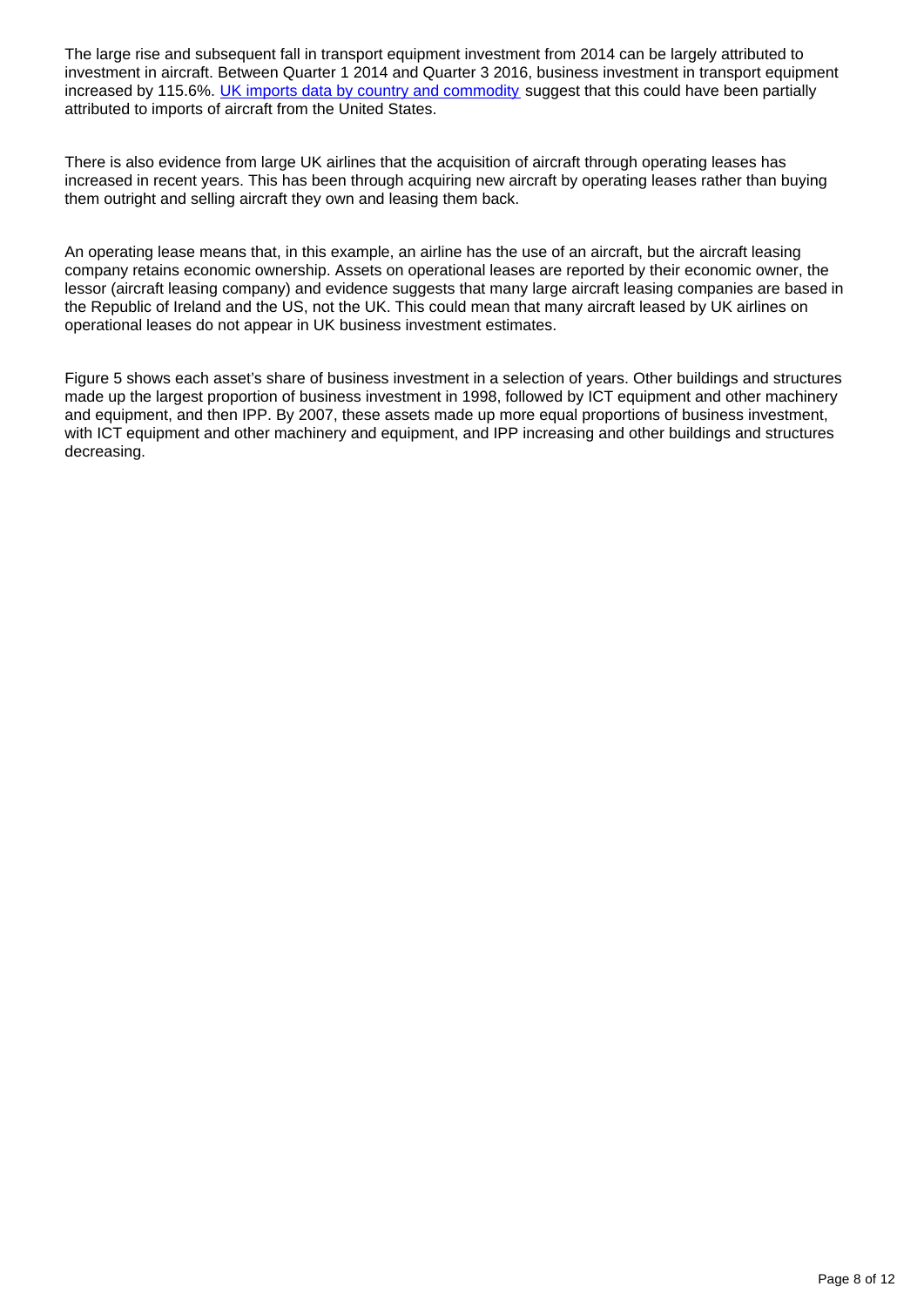**Percentage shares of total business investment, by component assets, chained volume measure, UK, 1998, 2007, 2008, 2009 and 2018**

## Figure 5: Other buildings and structures made up the largest proportion of business investment in 2018

Percentage shares of total business investment, by component assets, chained volume measure, UK, 1998, 2007, 2008, 2009 and 2018



#### **Source: Office for National Statistics**

Including 2007, 2008 and 2009 means it is possible to see how the structure of business investment changed during the economic downturn. Transport equipment's share of business investment was affected the least, reflecting the relative size of this asset within business investment and the increase seen in Quarter 1 2008 offsetting the more gradual decline to Quarter 4 2009.

Investment in other buildings and structures fell broadly in line with total business investment, meaning its share of business investment remained broadly unchanged. Figure 5 suggests that during the economic downturn investment moved from ICT equipment and other machinery and equipment to IPP.

Since 2009, investment in ICT equipment and other machinery and equipment has fallen further relative to total business investment, so it now makes up the third-largest share of business investment. From being the largest asset in 2009, IPP has been overtaken by other buildings and structures, which has grown generally faster than total business investment since 2017.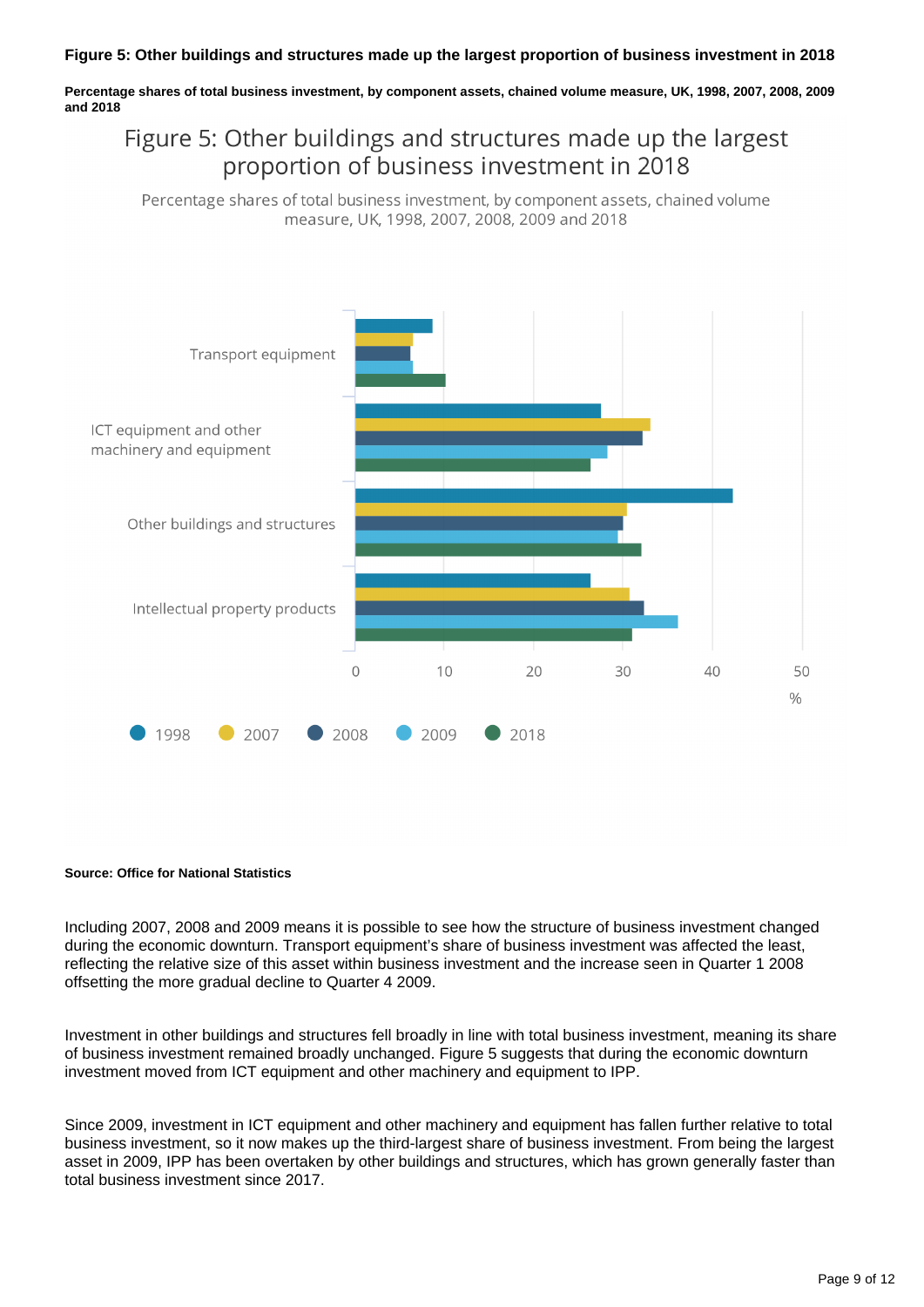Intellectual property products (IPP) saw a large increase in its share of business investment between 1998 and 2008, making it the largest asset in 2008. This reflects the fact that investment in IPP did not fall as much in 2008, relative to the other larger assets. Between 2008 and 2018, IPP's share of business investment fell below that of other buildings and structures. Transport equipment has consistently been the smallest part of business investment and made up a similar proportion in 2018 as it did in 1998.

## <span id="page-9-0"></span>**3 . The recent slowdown in business investment**

Business investment fell in each of the four quarters of 2018. This was the first time business investment fell for more than three consecutive quarters since the economic downturn in 2008 to 2009. In their [February 2019](https://www.bankofengland.co.uk/inflation-report/2019/february-2019)  [Inflation Report](https://www.bankofengland.co.uk/inflation-report/2019/february-2019), the Bank of England said that "although weaker global growth may have reduced the demand for investment, it is unlikely to explain the marked weakness over the past year", pointing to a "UK-specific factor depressing investment", which the Bank's [Agents' summary of business conditions](https://www.bankofengland.co.uk/agents-summary/2018/december-2018) attributed to "a growing proportion of contacts putting new capital investment on hold until there is greater clarity around Brexit."

Figure 6 shows contributions to business investment growth by asset since Quarter 2 (Apr to June) 2017. While there is no single asset driving the slowdown in business investment over the past two years, ICT equipment and other machinery and equipment made negative contributions to business investment growth in three of the four quarters of 2018. Transport equipment is the other main contributor to the overall slowdown, with recent fall in this asset due largely to a decrease in aircraft investment.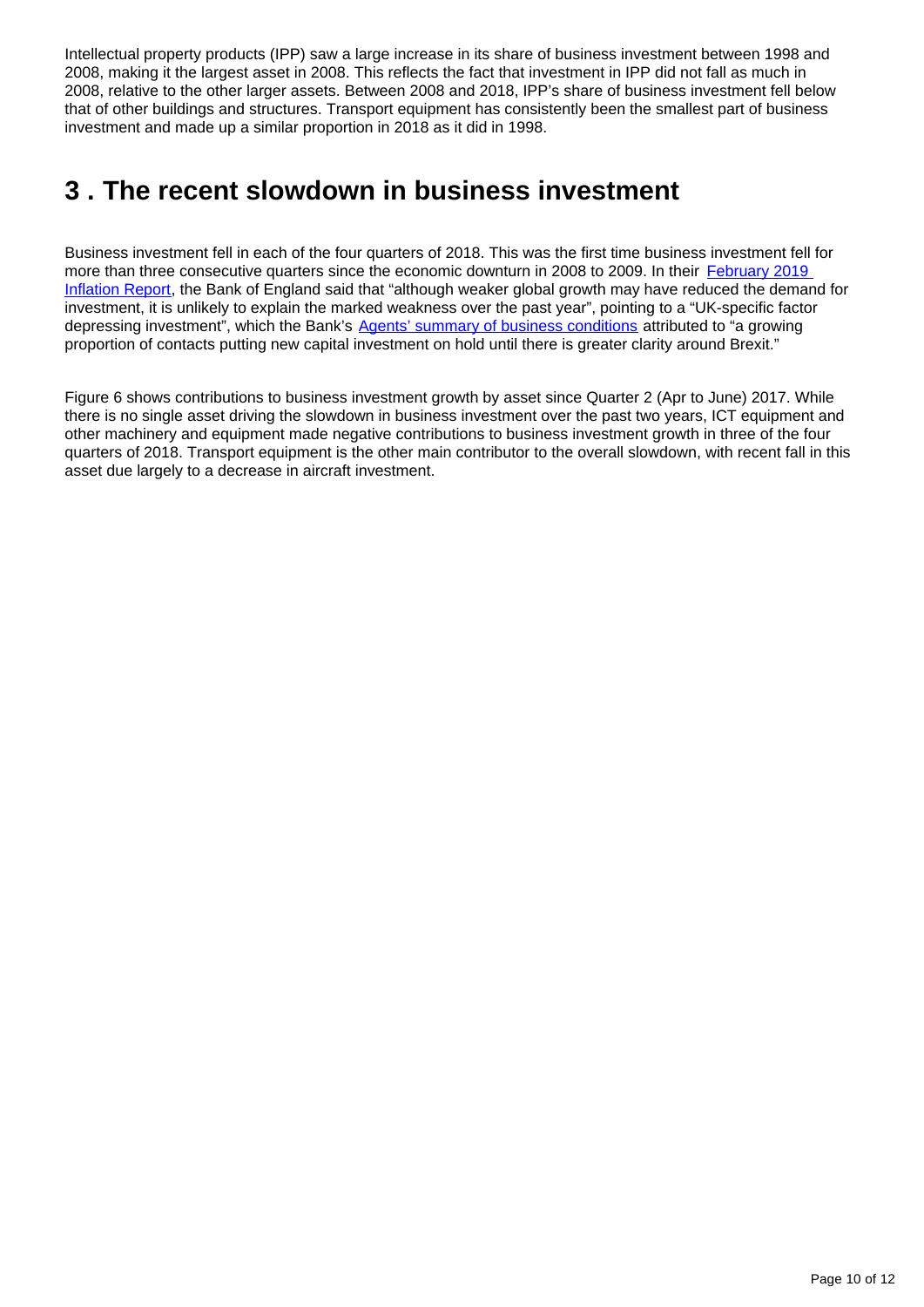#### **Figure 6: Transport equipment, and ICT equipment and other machinery and equipment made the biggest negative contributions to the slowdown in business investment**

**Contributions to business investment growth by asset, chained volume measure, seasonally adjusted, UK, Quarter 2 (Apr to June) 2017 to Quarter 4 (Oct to Dec) 2018**

### Figure 6: Transport equipment, and ICT equipment and other machinery and equipment made the biggest negative contributions to the slowdown in business investment

Contributions to business investment growth by asset, chained volume measure, seasonally adjusted, UK, Ouarter 2 (Apr to lune) 2017 to Ouarter 4 (Oct to Dec) 2018



#### **Source: Office for National Statistics**

#### **Notes:**

- 1. Q1 is Quarter 1 (Jan to Mar)
- 2. Q2 is Quarter 2 (Apr to June)
- 3. Q3 is Quarter 3 (July to Sep)
- 4. Q4 is Quarter 4 (Oct to Dec)

However, in 2018, growth in this asset was broadly flat and so its contributions to growth were much smaller, between positive 0.1 and negative 0.1 percentage points.

## <span id="page-10-0"></span>**4 . Future releases of these data**

This article serves as a summary of trends of components within business investment as well as providing clarity and context for the new breakdown of business investment. This is part of the improvements that the Office for National Statistics (ONS) is making to its outputs on the subject of gross fixed capital formation (GFCF) and business investment, by providing more detailed breakdowns of data.